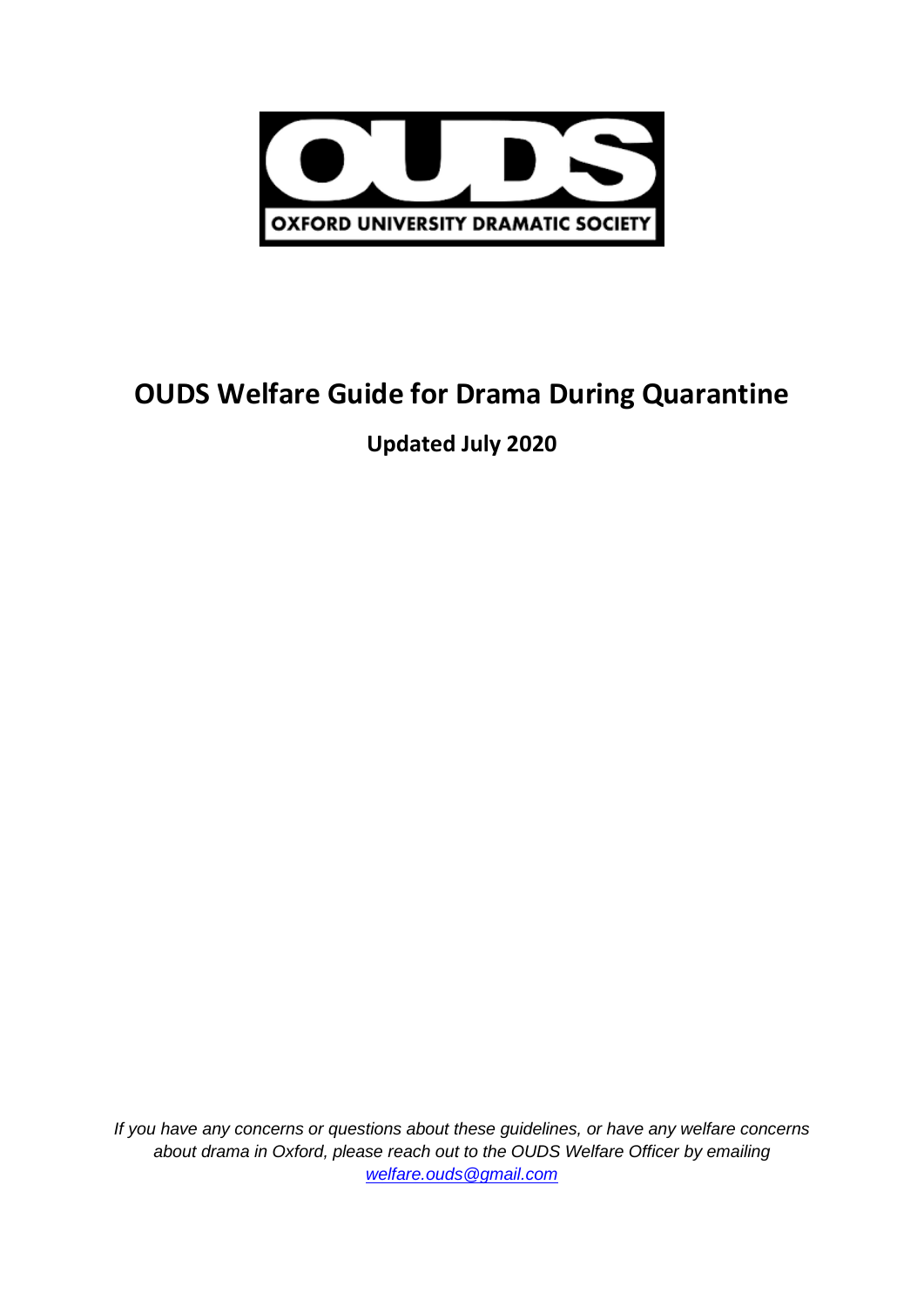#### **Auditions Via Skype/Zoom**

- Where possible the panel must call from a quiet, private room to minimise interruptions.
- Auditions should not be recorded unless for a critical reason (e.g a co-director could not attend one of the auditions and it's impossible to reschedule).
- If there is a need to record the audition, for any reason, this reason must be made clear to every auditionee at the start of each audition, along with details of why it is being recorded and how long the video will be in the panel's possession before being deleted.
- The rules regarding general audition behaviour (including but not limited to audition slots, nudity, outcome and feedback) remain the same as with face to face auditions and can be found in the OUDS welfare manifesto.

#### **Handling Production Teams and Casts Via Skype/Zoom**

- Any meetings/rehearsals held virtually must be scheduled in a manner that those with special home conditions (e.g the cast/team member is a home-carer, is unwell, lives in a busy home with a lack of private space and so on) is handled appropriately and sensitively.
- In the case of a production meeting with any of the above causing a team member to be absent from the meeting, the meeting should either be rescheduled, and/or detailed minutes should be clearly circulated after said meeting.
- In the case of a rehearsal with any of the above causing a cast-member to be absent, the rehearsal should either be rescheduled or special accommodations should be made to make it possible for said rehearsal to take place (e.g said cast member uses a phone instead of a video call, or watches the rehearsal but doesn't take part, or is given adequate breaks to tend to family members and so on).
- In the case of working with cast/production members scattered across a broad time zone, this should be handled in a way that this does not become a deterrent, preventing people from being able to take part in such productions. In this case rehearsals and meetings should be arranged at mutually suitable times for all parties involved.
- To avoid background noise, when using an online video call service to hold a meeting or rehearsal, anyone who is not speaking at any one time should have their mic on mute to allow the team to better hear the speaker.

### **Rehearsals/Performances**

- We recommend that all rehearsals, where possible, take place online through video-calls and that the above guidelines are implemented to support this.
- If a rehearsal needs to happen in person those attending it must uphold the recommended social distancing guidelines that are given at the time.
- We strongly advise that production teams, where possible, should include subtitles and image descriptions in online communications and presentations of their dramatic work.
- Due to the frequency at which these recommendations are changing we strongly recommend production companies to read up about the current safety procedures at [https://www.gov.uk/coronavirus.](https://www.gov.uk/coronavirus)